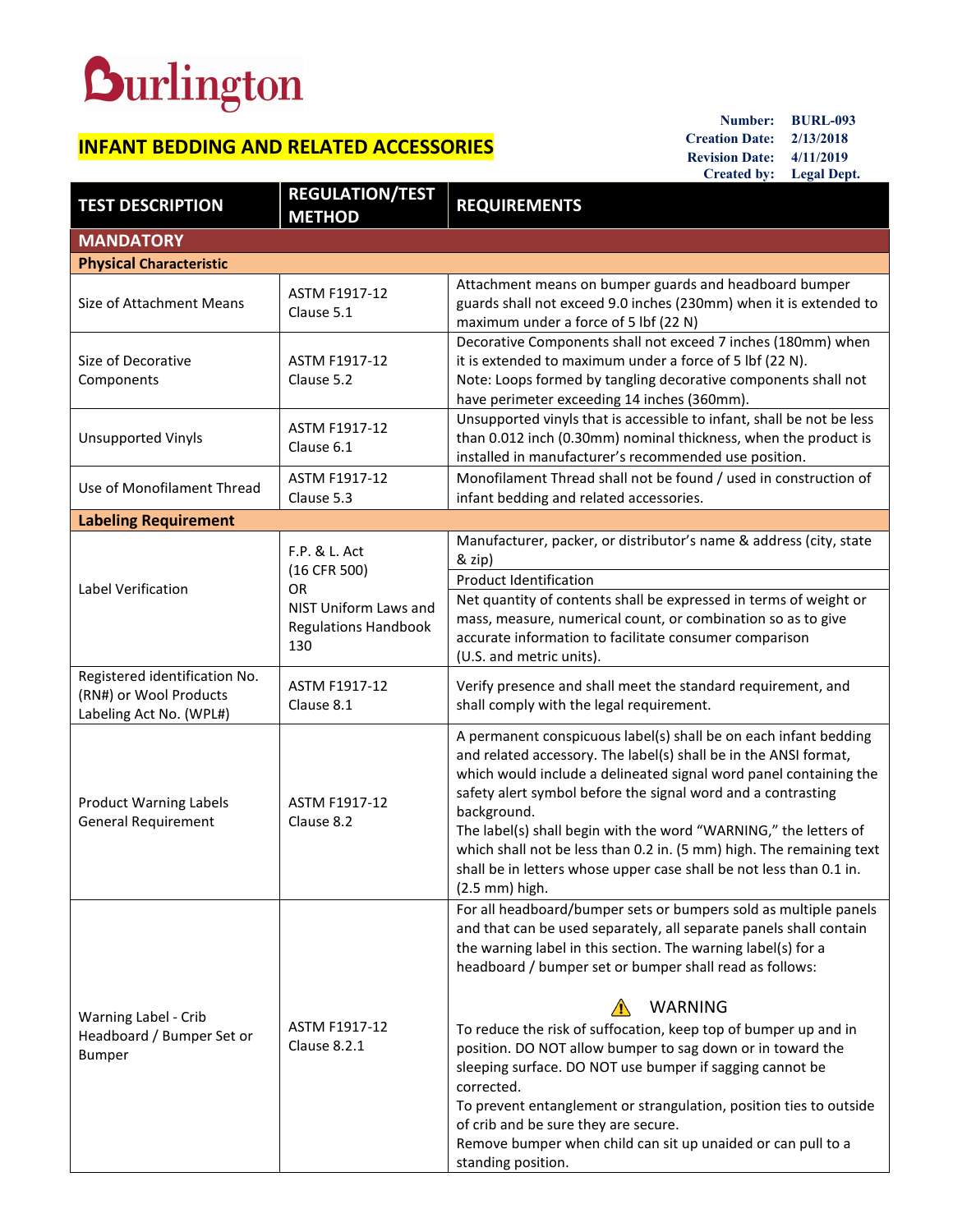## Durlington

|                                                                                                                                           |                                                       | The warning label for a fabric wall hanging shall read as follows:                                                |
|-------------------------------------------------------------------------------------------------------------------------------------------|-------------------------------------------------------|-------------------------------------------------------------------------------------------------------------------|
|                                                                                                                                           |                                                       | <b>WARNING</b>                                                                                                    |
| Warning Label - Fabric Wall                                                                                                               | ASTM F1917-12                                         | To prevent entanglement or strangulation, do not place within a                                                   |
| Hanging                                                                                                                                   | Clause 8.2.2                                          | child's reach                                                                                                     |
|                                                                                                                                           |                                                       | (including a standing child).                                                                                     |
|                                                                                                                                           |                                                       | Not intended as a toy.                                                                                            |
|                                                                                                                                           |                                                       | The warning label for mattress covers shall read as follows:                                                      |
|                                                                                                                                           |                                                       | $\bigwedge$<br>WARNING                                                                                            |
| <b>Warning Label -Mattress</b>                                                                                                            | ASTM F1917-12                                         | Prevent suffocation or entanglement hazard. This cover shall only                                                 |
| Covers (Flat Covers)                                                                                                                      | Clause 8.2.3.1                                        | be used in a crib or sleep environment when properly secured                                                      |
|                                                                                                                                           |                                                       | underneath a tight fitting sheet that fits securely on mattress and                                               |
|                                                                                                                                           |                                                       | wraps around the mattress corners.<br>The warning label for mattress covers shall read as follows:                |
|                                                                                                                                           |                                                       |                                                                                                                   |
| Warning Label - Mattress                                                                                                                  | ASTM F1917-12                                         | WARNING                                                                                                           |
| <b>Covers (Fitted Mattress</b>                                                                                                            | Clause 8.2.3.2                                        | Possible strangulation or entanglement hazard. Never use crib                                                     |
| Covers)                                                                                                                                   |                                                       | mattress cover unless it fits securely on crib mattress and wraps                                                 |
|                                                                                                                                           |                                                       | around the mattress corners.                                                                                      |
|                                                                                                                                           |                                                       | The warning label for a pillow shall read as follows:                                                             |
|                                                                                                                                           |                                                       | <b>WARNING</b>                                                                                                    |
| Warning Label - Pillows                                                                                                                   | ASTM F1917-12<br>Clause 8.2.4                         | To prevent suffocation, do not put any pillow in a crib or near an                                                |
|                                                                                                                                           |                                                       | area where an infant may sleep.                                                                                   |
|                                                                                                                                           |                                                       | Pillows are a decorator item only and are not intended for an<br>infant's use.                                    |
|                                                                                                                                           |                                                       | The warning label for a diaper stacker shall read as follows:                                                     |
|                                                                                                                                           | ASTM F1917-12                                         | WARNING                                                                                                           |
|                                                                                                                                           | Clause 8.2.5                                          |                                                                                                                   |
|                                                                                                                                           |                                                       | Prevent strangulation or entanglement.<br>Never place on or attach to a crib.                                     |
| Warning Label - Fitted Sheet                                                                                                              | ASTM F1917-12<br>Clause 8.2.6                         | The warning label for a fitted sheet shall read as follows:                                                       |
|                                                                                                                                           |                                                       | WARNING                                                                                                           |
|                                                                                                                                           |                                                       |                                                                                                                   |
|                                                                                                                                           |                                                       | Prevent possible strangulation or entanglement.<br>Never use crib sheet unless it fits securely on crib mattress. |
|                                                                                                                                           |                                                       | A warning statement shall be on each fitted sheet retail package.                                                 |
|                                                                                                                                           |                                                       | The warning statement shall be in the ANSI format as stated in                                                    |
|                                                                                                                                           |                                                       | clause 8.2, but with the sizes of 3-mm height for "WARNING" and                                                   |
|                                                                                                                                           |                                                       | 2-mm height for the rest of the words in the ANSI format.                                                         |
|                                                                                                                                           | ASTM F1917-12                                         | The warning statement for a fitted sheet retail package shall read                                                |
|                                                                                                                                           | Clause 8.2.6.1                                        | as follows:                                                                                                       |
|                                                                                                                                           |                                                       | <b>WARNING</b>                                                                                                    |
|                                                                                                                                           |                                                       | Prevent possible strangulation or entanglement.                                                                   |
|                                                                                                                                           |                                                       | Never use crib sheet unless it fits securely on crib mattress.                                                    |
|                                                                                                                                           | CPSIA section 103,<br>15 U.S.C. §2063(a)(5)<br>(CPSA) | Manufacturer or private labeler name                                                                              |
|                                                                                                                                           |                                                       | • Location (name of the country and city) and date of production                                                  |
|                                                                                                                                           |                                                       | of the product                                                                                                    |
|                                                                                                                                           |                                                       | • Detailed information on the manufacturing process, such as a                                                    |
|                                                                                                                                           |                                                       | batch or run number, or other identifying characteristics                                                         |
|                                                                                                                                           |                                                       | • Any other information to facilitate ascertaining the specific                                                   |
|                                                                                                                                           |                                                       | source of the product                                                                                             |
|                                                                                                                                           |                                                       | All tracking label information should be visible and legible.                                                     |
|                                                                                                                                           |                                                       | Location of labelling:                                                                                            |
|                                                                                                                                           |                                                       | Permanently affixes to product and its packaging.                                                                 |
| Warning Label - Diaper<br>Stacker<br>Package Warning Statement<br>for Fitted Sheet<br><b>Tracking Labels</b><br>Country of Origin Marking | 19 CFR 134.11                                         | Shall indicate country of origin legibly, permanently, and                                                        |
|                                                                                                                                           |                                                       | incomparable size and close proximity to any mention of country                                                   |